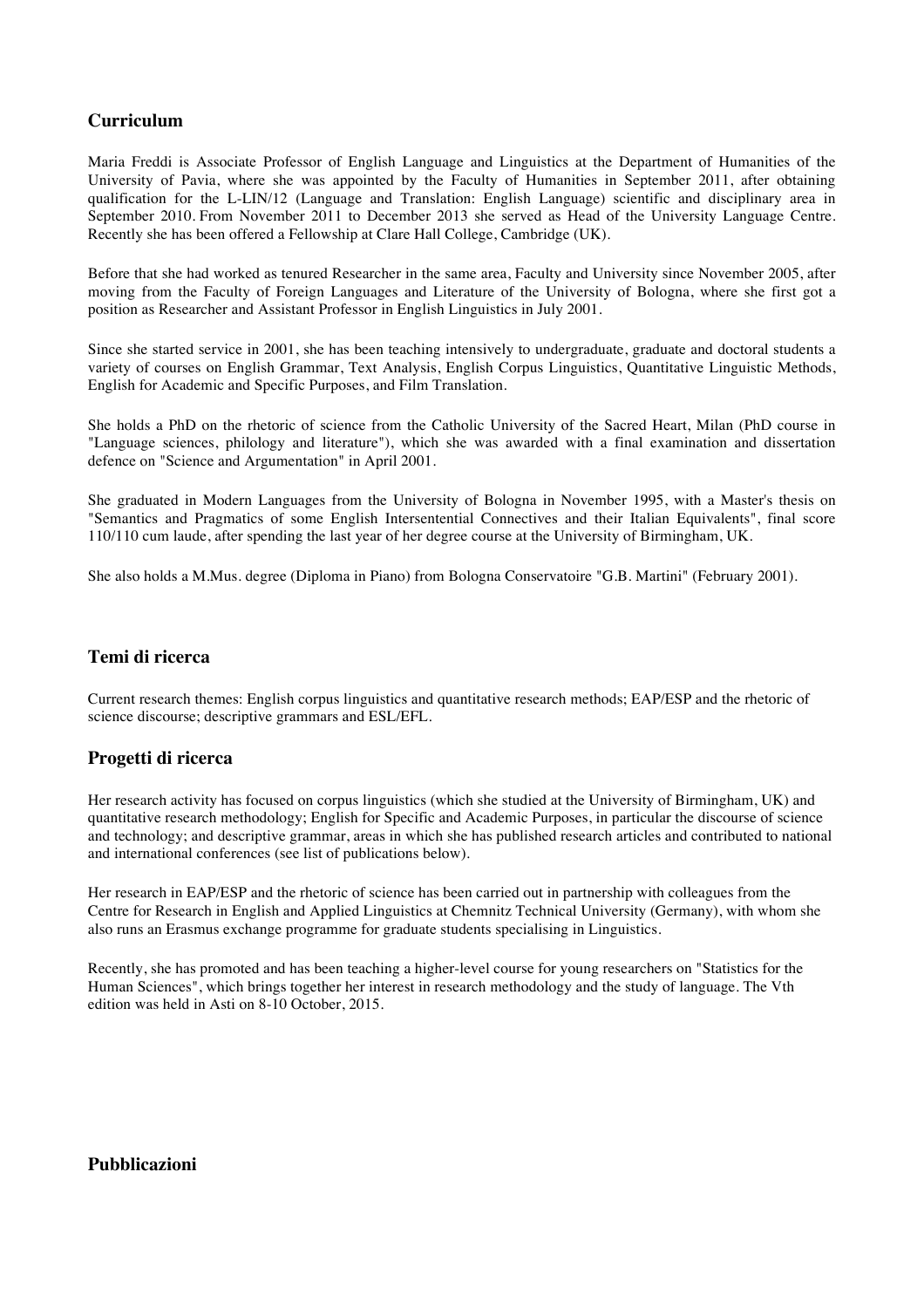Freddi, M. (2016) Rhetoric of science: fixed and changing modes of scientific discourse. In M. Załęska, U. Okulska (eds) *Rhetoric, Discourse and Knowledge.* Frankfurt am Main, Bern, Berlin: Peter Lang, 201-227.

Freddi, M., Di Bacco, M., Pezzulli, S. (in preparation) Appraising vocabulary through Bayesian statistics. *Literary and Linguistic Computing, --*

Freddi, M. (2015) Review of Web as Corpus, *International Journal of Corpus Linguistics*, vol. 20, 1, 122-129.

Freddi, M. (2015) Text and corpus: mixing paradigms in EAP syllabus design. In: P. Thompson, G. Diani (eds) *English for Academic Purposes: Approaches and Implications*. Newcastle-Upon-Tyne: Cambridge Scholars Publishing, 285- 316.



Freddi, M. (2014) *Linguistica dei corpora*. Roma: Carocci.

Freddi, M., Malagori, C. (2014) Discourse markers in audiovisual translation. In: A. Maiorani and C. Christie (eds) *Multimodal Epistemologies: Towards an Integrated Framework.* London: Routledge, 191-209.

Freddi, M., Korte, B., Schmied, J. (eds.) (2013) Special Issue "The Rhetoric of Science", *European Journal of English Studies*, vol. 17, 3.

Freddi, M., Korte, B., Schmied, J. (2013) Developments and trends in the rhetoric of science: science, rhetoric, culture, *European Journal of English Studies*, vol. 17, 3, 221-233.

Freddi, M. (2013) Choice and language variation: some theoretical reflections. In: L. Fontaine, T. Bartlett and G. O'Grady (eds.) *Systemic Functional Linguistics: Exploring Choice*. Cambridge: Cambridge University Press, 56-71.

Freddi, M. (2013) Constructing a corpus of translated films: a corpus view of dubbing. Special Issue "Corpus Linguistics and Audiovisual Translation: in search of an integrated approach", *Perspectives: Studies in Translatology*, vol. 21, 4, 491-503.

Freddi, M. (2013) Corpus methods in research on syntax. In: C. Parodi and S. Luraghi (eds.) *The Bloomsbury Companion to Syntax*. London: Bloomsbury, 51-62.

Freddi, M., Lunghi, F. (submitted) Spoken corpus design: filmic speech and film translation according to the Pavia Corpus of Film Dialogue. *Corpora*, --

Freddi, M., Gunella, L. Johnson, J. H. (forthcoming November 2013) Multimodal explorations in the humanities: elearning in a Faculty of Modern Languages. In: Baldry, A. and E. Montagna (eds.) *Readings in Intersemiosis and Multimedia.* Como-Pavia: IBIS, --

Freddi, M. (2012) What AVT can make of corpora: some findings from the *Pavia Corpus of Film Dialogue*. In: A. Remael, P. Orero, M. Carroll (eds.) *Audiovisual Translation and Media Accessibility at the Crossroads*. Amsterdam: Rodopi, 381-407.

Freddi, M. (2011) A phraseological approach to film dialogue: film stylistics revisited, *Yearbook of Phraseology*, vol. 2, 137-163.

Freddi, M. (2011) Analogical reasoning in the teaching of science: the case of Richard Feynman's physics. In: J. T. Gage (ed.) *The Promise of Reason: Studies in The New Rhetoric*. Carbondale: Southern Illinois University Press, 206- 222.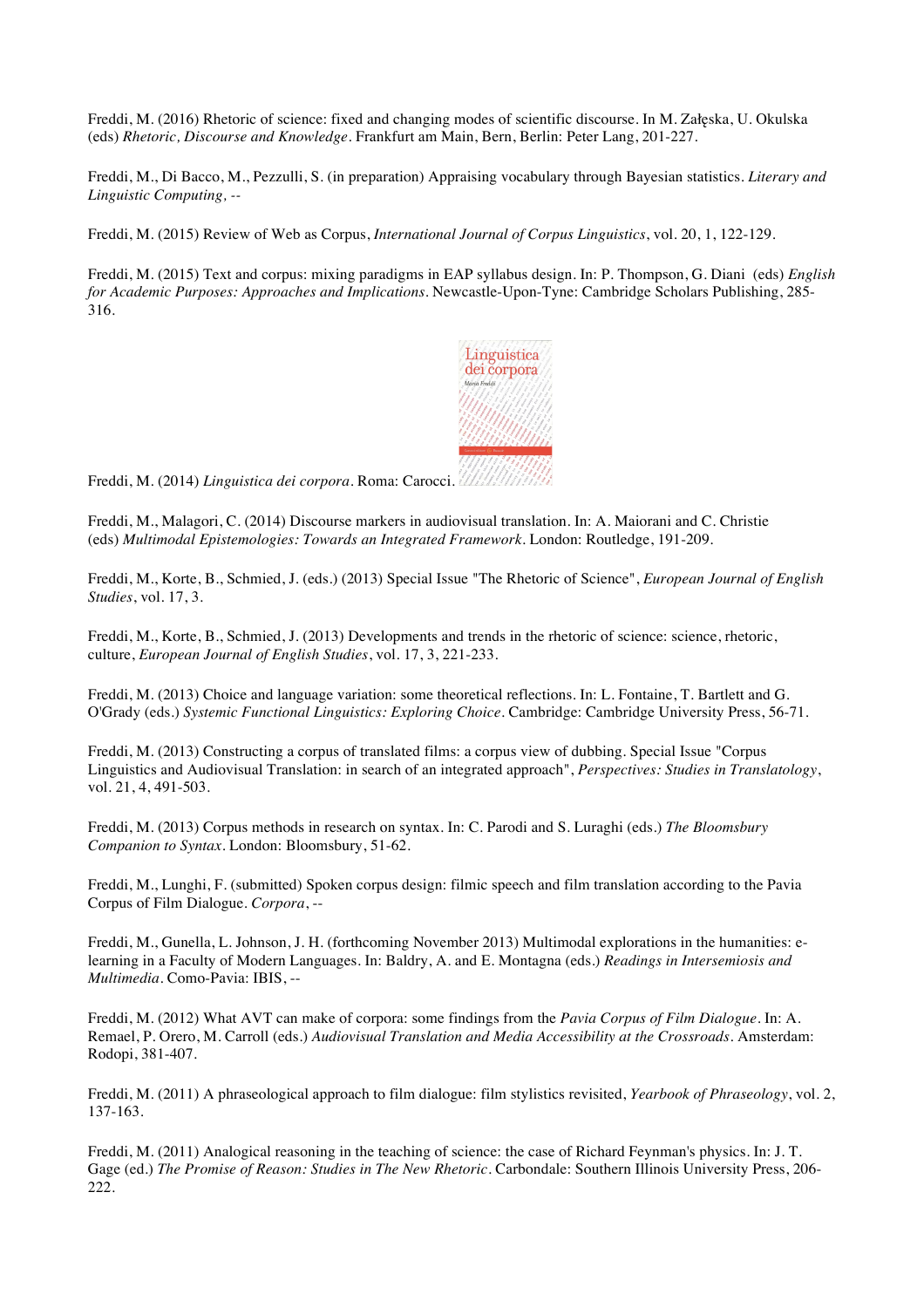Freddi, M. (2011) Optimal language learning and lingua franca English in the 21st century: dilemmas and directions with descriptive grammars. In: G. Di Martino, L. Lombardo, S. Nuccorini (eds.) *Challenges for the 21st Century*: *Dilemmas, Ambiguities, Directions*. Roma: Edizioni Q, 525-535.

Freddi, M., Luraghi, S. (2011) Titling for the opera house: a test case for universals of translation? In: L. Incalcaterra McLoughlin, M. Biscio, M.A. Ní Mhainnín (eds.) *Audiovisual Translation: Subtitles and Subtitling. Theory and Practice*. Bern/Berlin: Peter Lang, 55-85.

Freddi, M. (2010) Dialogue Analysis and Multimedia Translation. In: B. Naumann (ed.) *Dialogue Analysis and the Mass Media*. (Vol. 20 Beiträge zur Dialogforschung)*.* Berlin/New York: De Gruyter, 149-158.

Freddi, M. (2009) A linguistic mapping of science popularisation: Feynman's lectures on physics and what corpus methods can tell us. In: M. Mahlberg, V. González-Díaz, C. Smith (eds.) *Proceedings of the Corpus Linguistics 2009 Conference, Liverpool, July 2009*. Lancaster University: UCREL, available at http://ucrel.lancs.ac.uk/publications/cl2009/#papers

Freddi, M., Pavesi, M. (eds.) (2009) *Analysing Audiovisual Dialogue. Linguistic and Translational Insights*. Bologna: CLUEB.

Freddi, M. (2009) The phraseology of contemporary filmic speech: formulaic language and translation. In: M. Freddi, M. Pavesi (eds.) *Analysing Audiovisual Dialogue. Linguistic and Translational Insights*. Bologna: CLUEB, 101-123.

Freddi, M., Pavesi, M. (2009) The *Pavia Corpus of Film Dialogue*: research rationale and methodology. In: M. Freddi, M. Pavesi (eds.) *Analysing Audiovisual Dialogue. Linguistic and Translational Insights*. Bologna: CLUEB, 95-100.

Pavesi, M. Freddi, M. (2009) Introduction. In: M. Freddi, M. Pavesi (eds.) *Analysing Audiovisual Dialogue. Linguistic and Translational Insights*. Bologna: CLUEB, 11-16.

Freddi, M. (2008) Continuity and variation across translations: phraseology in the *Pavia Corpus of Film Dialogue*. In: C. Taylor (ed.) *Ecolingua: The Role of E-Corpora in Translation and Language Learning*. Trieste: EUT, 52-70.

Freddi, M. (2007) Da *The Origin of Species* a *The Descent of Man*: Darwin e il primitivo. In: G. Golinelli (ed.) *Il primitivismo e le sue metamorfosi*. *Archeologia di un Discorso Culturale*. Bologna: CLUEB, 413-428.

Freddi, M. (2007) Ideology and ethics in the discourse of Designers: a corpus study. In: G. Garzone, S. Sarangi (eds.) *Discourse, Ideology and Specialized Communication*. (Vol. 33 Linguistic Insights. Studies in Language and Communication). Bern/Berlin: Peter Lang, 335-354.

Freddi, M. (2006 and reprinted 2007) *Functional Grammar: An Introduction for the EFL Student*. Bologna: CLUEB.

Lipson M., Freddi M. (2006) *Practice in Functional Grammar. A Workbook for Beginners and Intermediate Students*. Bologna: CLUEB.

Freddi, M. (2005) Arguing linguistics: corpus investigation of one functional variety of academic discourse. *Journal of English for Academic Purposes*, vol. 4, 5-26.

Freddi, M. (2005) From corpus to register: the construction of evaluation and argumentation in linguistics textbooks. In: E. Tognini-Bonelli, G. Del Lungo Camiciotti. *Strategies in Academic Discourse*. Amsterdam/Philadelphia: John Benjamins, 133-151.

Freddi, M. (2005) How linguists write about linguistics: the case of introductory textbooks. In: J. Bamford, M. Bondi (eds). *Dialogue within Discourse Communities. Metadiscursive Perspectives on Academic Genres*. Berlin: De Gruyter, 49-65.

Freddi, M. (2004) *Functional Grammar: An Introduction for the EFL Student.* Available at http://amsacta.cib.unibo.it/867/ (Vol. 1. Functional Grammar Studies for Non-Native Speakers of English. Quaderni del Centro di Studi Linguistico-Culturali (CeSLiC), Series editor: D. R. Miller). Bologna: Alm@-DL – AMS ACTA.